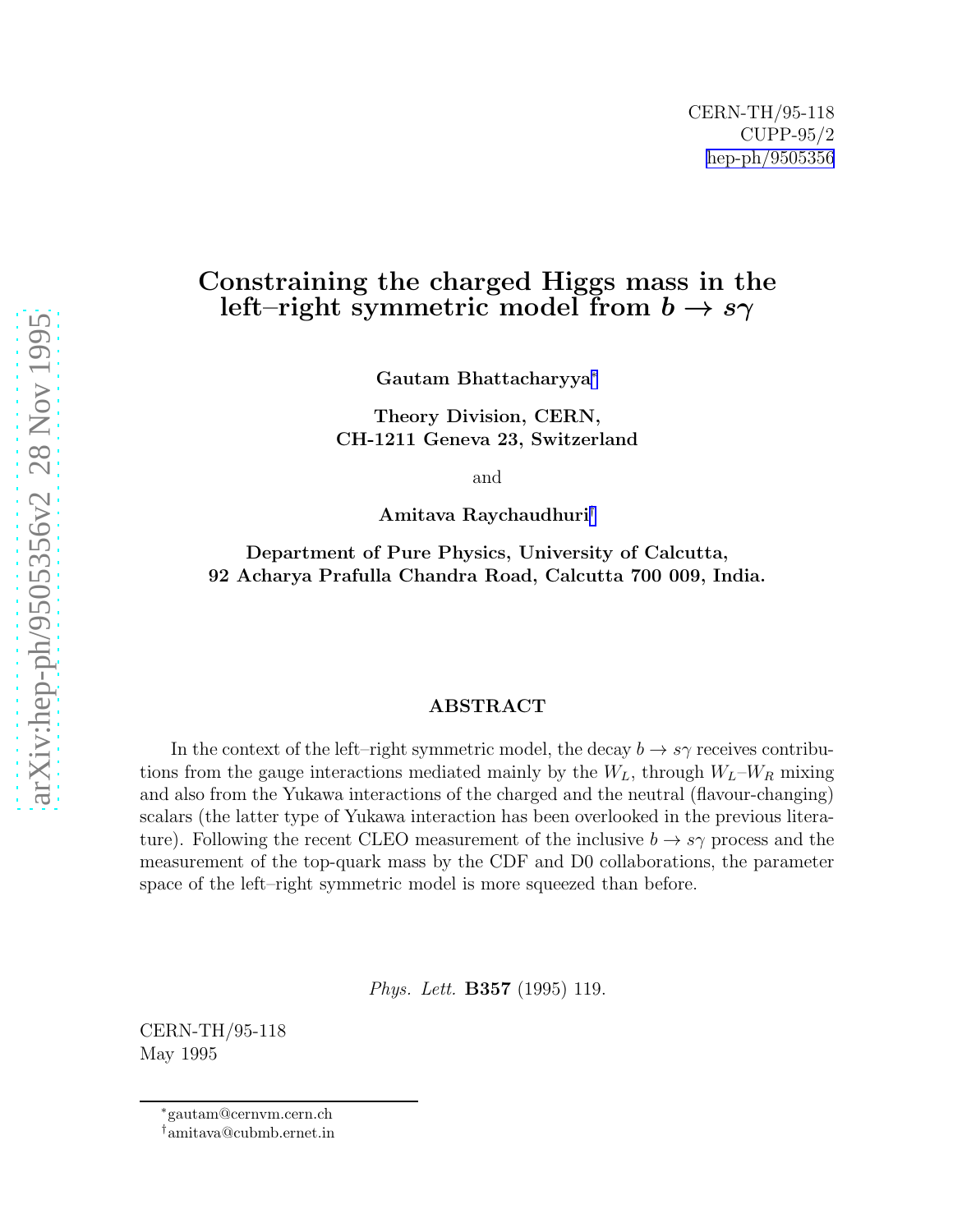Inthe  $SU(2)_L \otimes SU(2)_R \otimes U(1)$  left–right symmetric model (LRM) [[1\]](#page-7-0) there is a new scale at which the gauge group breaks to the  $SU(2)_L \otimes U(1)$  Standard Model (SM). The sensitivity to this scale of low-energy phenomena such as  $K-K$  mixing and neutrino masses [\[2](#page-7-0)] has been a subject of wide interest over the past few years. Of late, a particularly interesting channel to examine various species of new physics, including this LRM scenario, has been provided by the inclusive  $B$ -decay measurement by the CLEO collaboration,  $B(b \to s\gamma) = (2.32 \pm 0.57 \pm 0.35) \times 10^{-4} \to (1.0 - 4.2) \times 10^{-4}$  (at 95% C.L.) [\[3](#page-7-0)]. It has already been pointed out  $([4]-[8])$  $([4]-[8])$  $([4]-[8])$  $([4]-[8])$  $([4]-[8])$  that this rare decay has a strong influence on restricting the parameter space of the LRM. Recently, Cho and Misiak [\[6](#page-7-0)] investigated the effects of  $W_L-W_R$  mixing on  $b \to s\gamma$  with an extensive analysis of QCD corrections which are very important for this process; however, they have not considered the contributions from the scalar sector. Babu et al. [\[7\]](#page-7-0) included the charged scalars in the analysis, but their treatment of QCD corrections is incomplete. In this paper we attempt to improve upon the previous analyses by

- including all the above contributions coherently in a single analysis,
- incorporating the contribution of the flavour-violating neutral scalars, which has so far been overlooked, and
- reexamining the parameter space in the light of the new CLEO measurement of the  $b \to s\gamma$  inclusive branching ratio [\[3](#page-7-0)] and the recent CDF and D0 measurements of the top-quark mass as  $m_t = 180 \pm 12$  GeV [\[9](#page-7-0)]<sup>1</sup>.

In the  $SU(2)_L \otimes SU(2)_R \otimes U(1)$  gauge model the quarks  $(q)$  and the leptons  $(l)$ transform as  $q_L(2,1,1/3), q_R(1,2,1/3), l_L(2,1,-1),$  and  $l_R(1,2,-1)$ . The scalar sector consists of the following Higgs fields:  $\Delta_L(3,1,2)$ ,  $\Delta_R(1,3,2)$  and  $\Phi(2,2,0)$ , of which only the latter participates in the Yukawa interaction and is explicitly shown as:

$$
\Phi = \begin{pmatrix} \phi_1^0 & \phi_2^+ \\ \phi_1^- & \phi_2^0 \end{pmatrix} . \tag{1}
$$

 $\Delta_R$  is used to break  $SU(2)_L \otimes SU(2)_R \otimes U(1)_{B-L}$  to  $SU(2)_L \otimes U(1)$ , while  $\Delta_L$  is introduced to maintain a discrete parity invariance. The vev  $v_R$  of  $\Delta_R$  sets the LRM breaking scale. The vevs of  $\Phi$  are given by  $\langle \phi_1^0 \rangle = k$  and  $\langle \phi_2^0 \rangle = k'$ . One requires  $v_R \gg k, k'$  from the excellent agreement between the  $(V - A)$  theory and the experimental data, while the hierarchy  $v_L \ll k, k'$  is set from the  $\rho$  parameter constraint. The SM gauge group is reproduced in the limit  $v_R \to \infty$ ,  $v_L \to 0$ . We neglect any small phase difference between  $k$  and  $k'$ .

Introducing tan  $\beta = k/k'$ , we obtain the physical charged scalars and the second set of neutral scalar and pseudoscalar <sup>2</sup> as

$$
H^{\pm} = \cos \beta \phi_1^{\pm} + \sin \beta \phi_2^{\pm},
$$

<sup>&</sup>lt;sup>1</sup>The value is the weighted average of  $m_t = 176 \pm 13$  GeV (CDF) and  $m_t = 199 \pm 30$  GeV (D0).

<sup>2</sup>The neutral scalar and the pseudoscalar in the first set are identified with the Higgs and the longitudinal component of the lighter Z, respectively, whose Yukawa couplings are flavour-diagonal.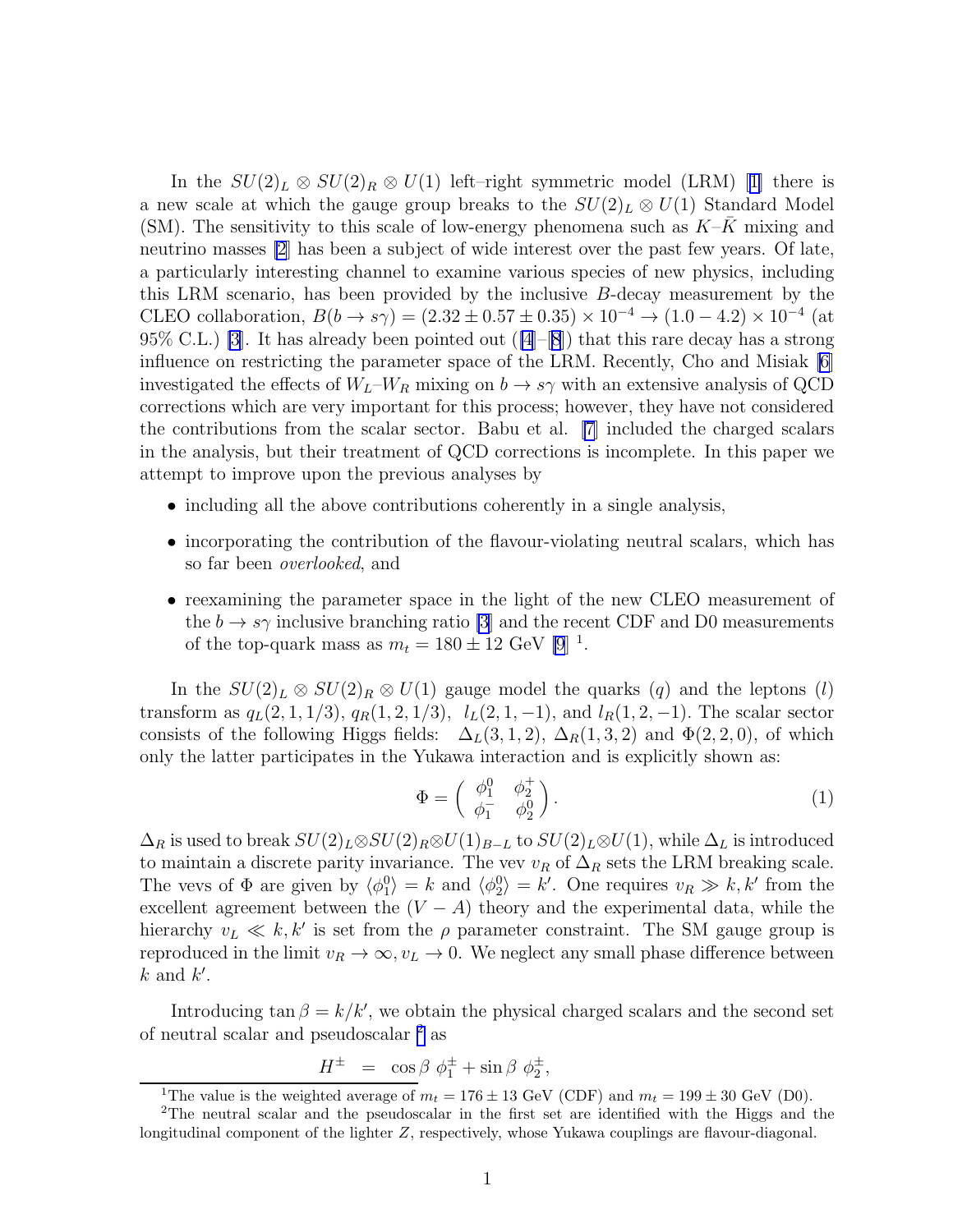$$
H_2^0 = \sqrt{2} \left( -\sin \beta \text{ Re}\phi_2^0 + \cos \beta \text{ Re}\phi_1^0 \right),
$$
  
\n
$$
G_2^0 = \sqrt{2} \left( \cos \beta \text{ Im}\phi_1^0 + \sin \beta \text{ Im}\phi_2^0 \right).
$$
\n(2)

The Yukawa interaction in the quark sector is given by the Lagrangian  $[7]$ <sup>3</sup>:

$$
L_Y = \bar{q}_L h \Phi q_R + \bar{q}_L \tilde{h} \tilde{\Phi} q_R + \text{h.c.}
$$
\n(3)

where  $\tilde{\Phi} \equiv \tau_2 \Phi^* \tau_2$  and  $h, \tilde{h}$  are  $3 \times 3$  Hermitian matrices in flavour space. The up- and down-type quark mass matrices are given by:

$$
M_u = hk + \tilde{h}k',
$$
  
\n
$$
M_d = hk' + \tilde{h}k.
$$
\n(4)

After a straightforward calculation, the charged and neutral current (which are relevant to  $b \to s\gamma$ ) Yukawa Lagrangian, in a more transparent form, are given by:

$$
L_Y^C = -\frac{N}{\cos 2\beta} \bar{u}_i \left[ \sin 2\beta \left( \hat{M}_u V P_L - V \hat{M}_d P_R \right) + \left( \hat{M}_u V P_R - V \hat{M}_d P_L \right) \right] H^+ d_i + \text{h.c.}
$$
\n(5)

and

$$
L_Y^N(d) = \frac{N}{\sqrt{2}\cos 2\beta} \bar{d}_i \left[ (V^\dagger \hat{M}_u V)_{ij} - \sin 2\beta \hat{M}_d \delta_{ij} \right] \left( H_2^0 - i\gamma_5 G_2^0 \right) d_j,\tag{6}
$$

where  $\hat{M}_u$  and  $\hat{M}_d$  are diagonal up- and down-type quark mass matrices, V is the standard Cabibbo-Kobayashi-Maskawa mixing matrix and  $N = 1/\sqrt{k^2 + k'^2}$ .

The contribution of the flavour-violating neutral scalars has been overlooked in the previous literature, which we find to be significant for some region of the parameter space. It may be noted that  $H_2^0$  and  $G_2^0$  mediate flavour violation even in the limit  $\beta \to 0$ . This originates from the fact that the Yukawa interaction mediated by the bidoublet scalar in LRM does not reproduce the SM scenario in the above limit.

In the charged gauge boson sector,  $W_L^{\pm}$  and  $W_R^{\pm}$  mix to give the lighter and heavier mass eigenstates as <sup>4</sup>

$$
W_1^{\pm} = \cos \xi W_L^{\pm} + \sin \xi W_R^{\pm}, W_2^{\pm} = -\sin \xi W_L^{\pm} + \cos \xi W_R^{\pm}.
$$
 (7)

where the mixing angle  $\xi$  is given by

$$
\xi \simeq \sin 2\beta \frac{m_{W_1}^2}{m_{W_2}^2} \equiv \sin 2\beta \frac{m_W^2}{m_{W_2}^2}.
$$
\n(8)

<sup>&</sup>lt;sup>3</sup>Weuse the same notation as in  $[7]$  $[7]$  as much as possible.

<sup>&</sup>lt;sup>4</sup>Indeed,  $W_1^{\pm}$  are identified with the  $W^{\pm}$  of the SM.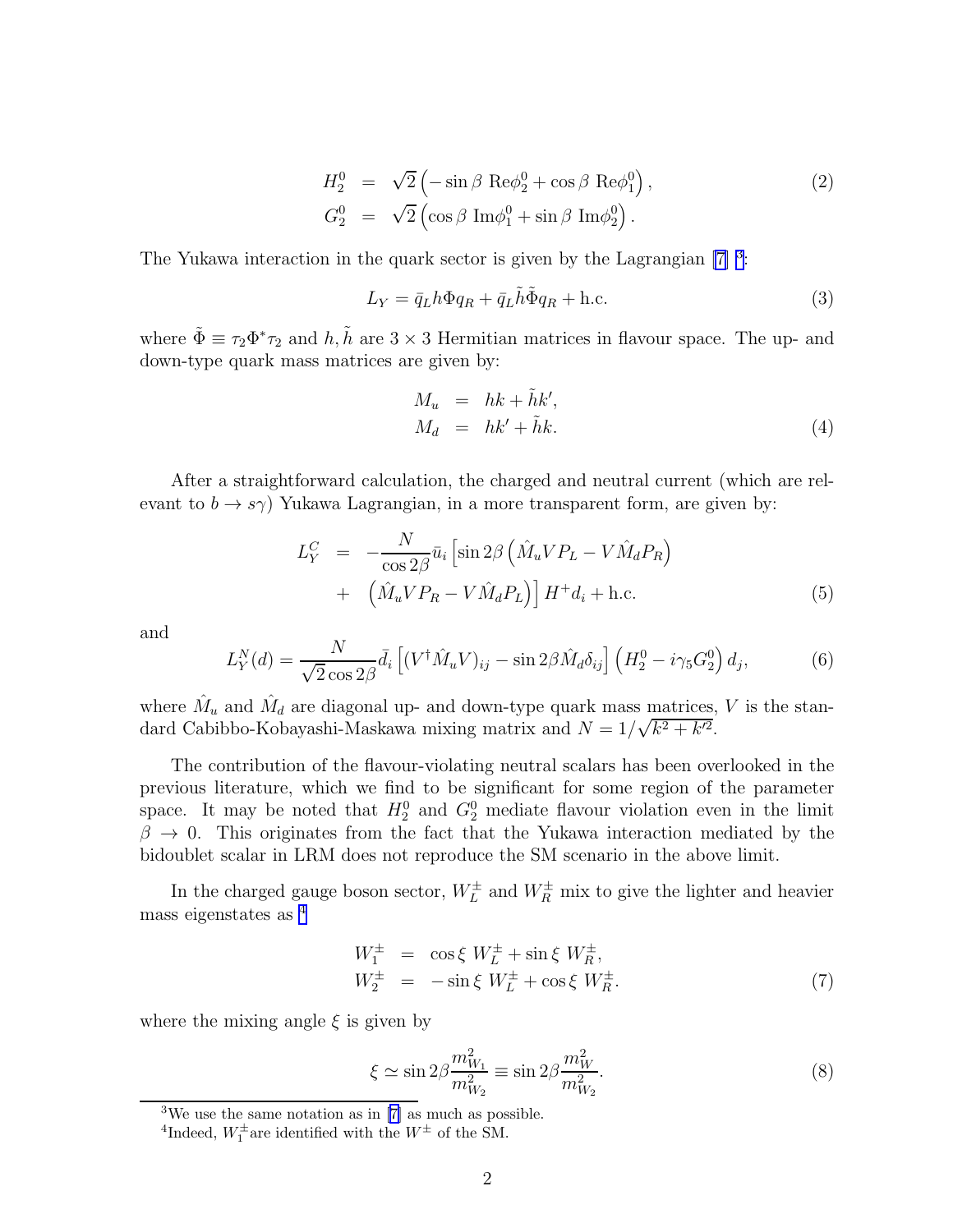The effective Lagrangian relevant for the process  $b \to s\gamma$  can be written as <sup>5</sup>:

$$
\mathcal{L}_{eff} = \sqrt{\frac{G_F^2}{8\pi^3}} V_{tb} V_{ts}^* m_b \left[ \sqrt{\alpha} \left\{ A_{\gamma L} \overline{s}_L \sigma^{\mu\nu} b_R + A_{\gamma R} \overline{s}_R \sigma^{\mu\nu} b_L \right\} F_{\mu\nu} \right. \n+ \sqrt{\alpha_S} \left\{ A_{gL} \overline{s}_L T_a \sigma^{\mu\nu} b_R + A_{gR} \overline{s}_R T_a \sigma^{\mu\nu} b_L \right\} G_{\mu\nu}^a \right\} + \text{h.c.,}
$$
\n(9)

where the contributions to  $A_{\gamma L}$ ,  $A_{\gamma R}$ ,  $A_{gL}$  and  $A_{gR}$  from the different sectors <sup>6</sup> are given by  $(x = m_t^2/m_W^2, y = m_t^2/m_{H^+}^2, z_1 = m_b^2/m_{H_2^0}^2, z_2 = m_b^2/m_{G_2^0}^2$ <sup>7</sup>:

$$
A_{\gamma L} = A_{\gamma}^{SM}(x) + \xi \frac{m_t}{m_b} A_{\gamma}^{mix}(x) + \tan^2 2\beta F_{\gamma}(y) + \frac{m_t \sin 2\beta}{m_b \cos^2 2\beta} G_{\gamma}(y) + \frac{Q_b}{4} \frac{m_t}{m_{H_2^0}} \left( \frac{m_t}{\cos^2 2\beta} - \frac{m_b \sin 2\beta}{\cos^2 2\beta} \right) \{H(z_1) + G(z_2)\},
$$
  

$$
A_{\gamma R} = \xi \frac{m_t}{m_b} A_{\gamma}^{mix}(x) + \sec^2 2\beta F_{\gamma}(y) + \frac{m_t \sin 2\beta}{m_b \cos^2 2\beta} G_{\gamma}(y) + \frac{Q_b}{4} \frac{m_t}{m_{H_2^0}} \left( \frac{m_t}{\cos^2 2\beta} - \frac{m_b \sin 2\beta}{\cos^2 2\beta} \right) \{H(z_1) + G(z_2)\},
$$
  

$$
A_{gL} = A_{g}^{SM}(x) + \xi \frac{m_t}{m_b} A_{g}^{mix}(x) + \tan^2 2\beta F_g(y) + \frac{m_t \sin 2\beta}{m_b \cos^2 2\beta} G_g(y) + \frac{1}{4} \frac{m_t}{m_{H_2^0}} \left( \frac{m_t}{\cos^2 2\beta} - \frac{m_b \sin 2\beta}{\cos^2 2\beta} \right) \{H(z_1) + G(z_2)\},
$$
  

$$
A_{gR} = \xi \frac{m_t}{m_b} A_{g}^{mix}(x) + \sec^2 2\beta F_g(y) + \frac{m_t \sin 2\beta}{m_b \cos^2 2\beta} G_g(y) + \frac{1}{4} \frac{m_t}{m_{H_2^0}} \left( \frac{m_t}{\cos^2 2\beta} - \frac{m_b \sin 2\beta}{\cos^2 2\beta} \right) \{H(z_1) + G(z_2)\}.
$$

The functions in the above expressions are given by  $\frac{8}{3}$ 

$$
A_{\gamma}^{\text{SM}} = \frac{x(8x^2 + 5x - 7)}{24(1 - x)^3} + \frac{x^2(3x - 2)}{4(1 - x)^4} \ln x,
$$
  
\n
$$
A_g^{\text{SM}} = \frac{x(x^2 - 5x - 2)}{8(1 - x)^3} - \frac{3x^2}{4(1 - x)^4} \ln x,
$$
  
\n
$$
A_{\gamma}^{\text{mix}} = \frac{-20 + 31x - 5x^2}{12(1 - x)^2} + \frac{x(3x - 2)}{2(1 - x)^3} \ln x,
$$

<sup>5</sup>We neglect the contributions proportional to  $m_s$ .

<sup>&</sup>lt;sup>6</sup>We do not show, in the expressions for  $A_{\gamma R}$  and  $A_{gR}$ , the  $W_2$ -induced contributions which are sufficientlydamped since  $m_{W_2}$  is set to 1.6 TeV [[10\]](#page-7-0) all along our analysis. However, we have included it in our numerical code.

<sup>&</sup>lt;sup>7</sup>Whenever we encounter a b-quark inside a triangle loop, we take the running mass  $m_b(m_W) \sim 3$ GeV, as in  $[7]$ .

 $8A_{\gamma}^{\text{SM}}$ and  $A_g^{\text{SM}}$  were first calculated by Inami and Lim [[11\]](#page-7-0).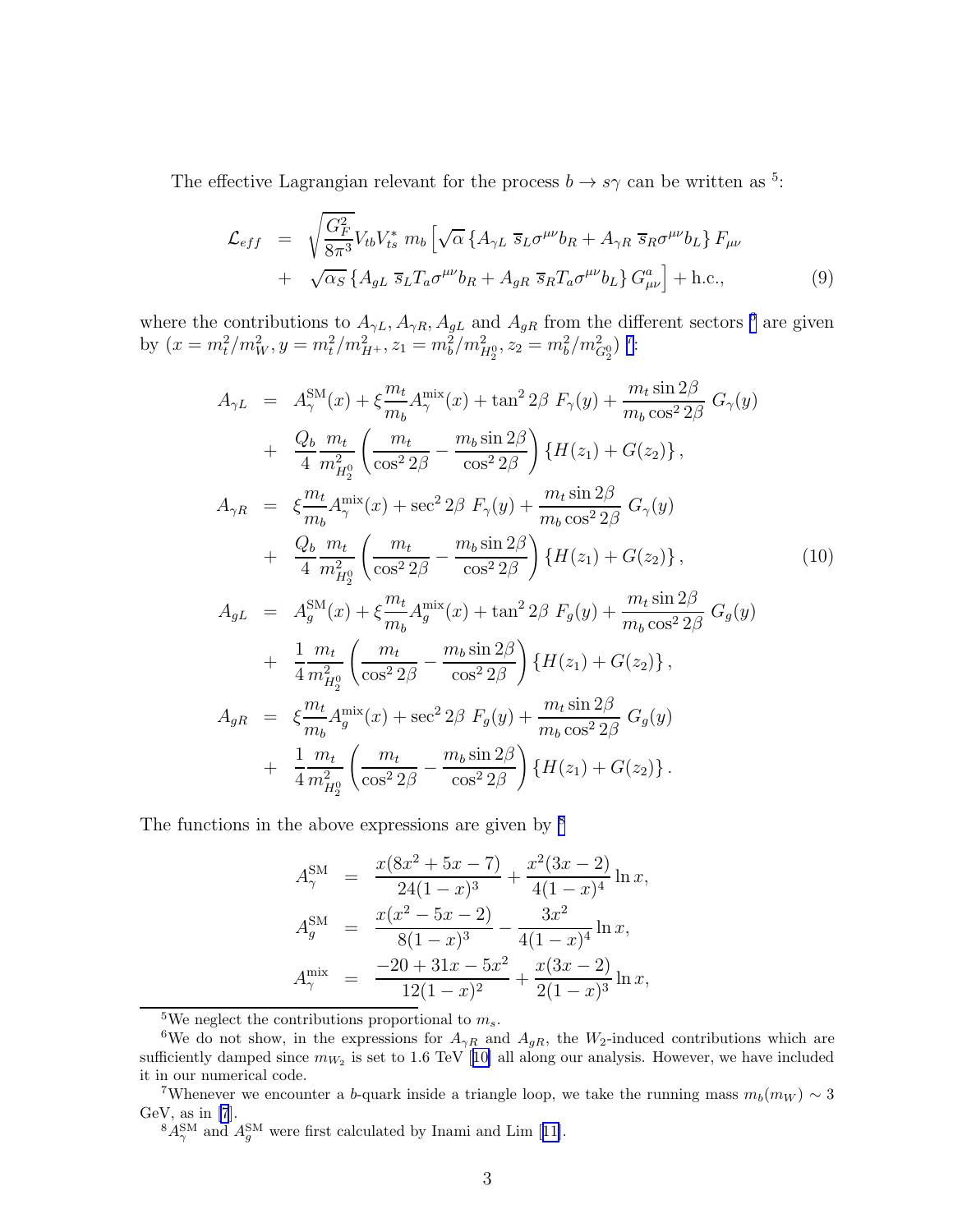$$
A_{g}^{\min} = -\frac{4+x+x^{2}}{4(1-x)^{2}} - \frac{3x}{2(1-x)^{3}} \ln x,
$$
  
\n
$$
F_{\gamma}(x) = \frac{x(-25+53x-22x^{2})}{72(1-x)^{3}} + \frac{x^{2}(2-x)}{12(1-x)^{4}} \ln x,
$$
  
\n
$$
G_{\gamma}(x) = \frac{x(5x-3)}{12(1-x)^{2}} - \frac{x(2-3x)}{6(1-x)^{3}} \ln x,
$$
  
\n
$$
F_{g}(x) = \frac{-20x+19x^{2}-5x^{3}}{24(1-x)^{3}} - \frac{x}{4(1-x)^{4}} \ln x,
$$
  
\n
$$
G_{g}(x) = \frac{-3x+x^{2}}{4(1-x)^{2}} - \frac{x}{2(1-x)^{3}} \ln x,
$$
  
\n
$$
H(x) = \frac{16-29x+7x^{2}}{12(1-x)^{3}} + \frac{2-3x}{2(1-x)^{4}} \ln x,
$$
  
\n
$$
G(x) = \frac{20-19x+5x^{2}}{12(1-x)^{3}} + \frac{2-x}{2(1-x)^{4}} \ln x.
$$
 (11)

It should be noted that there is a disagreement of sign between Babu et al.'s [\[7](#page-7-0)] and Asatryan et al.'s[[5\]](#page-7-0) calculation of the charged scalar-induced contribution. Our calculation agrees with the latter.

The effective Wilson coefficients can now be written as:

$$
C_{7L}^{\text{eff}} = \eta^{16/23} A_{\gamma L} + \frac{8}{3} (\eta^{14/23} - \eta^{16/23}) A_{gL} + C + C', \qquad (12)
$$

$$
C_{7R}^{\text{eff}} = \eta^{16/23} A_{\gamma R} + \frac{8}{3} (\eta^{14/23} - \eta^{16/23}) A_{gR} + C'.
$$
 (13)

In the above equations,  $\eta = \alpha_S(M_Z)/\alpha_S(\mu)$ , where  $\mu$  is the QCD renormalization scale; C corresponds to the leading log QCD corrections in SM  $[12]$ , and C' refers to the extra contribution from mixing of additional operators in LRM, which has been computed in ref.[[6\]](#page-7-0). These are given by

$$
C = \sum_{i=1}^{8} h_i \eta^{a_i},\tag{14}
$$

where

$$
a_i = \frac{14}{23}, \frac{16}{23}, \frac{6}{23}, -\frac{12}{23}, 0.4086, -0.4230, -0.8994, 0.1456
$$
 (15)

$$
h_i = \frac{626126}{272277}, -\frac{56281}{51730}, -\frac{3}{7}, -\frac{1}{14}, -0.6494, -0.0380, -0.0186, -0.0057
$$
 (16)

and

$$
C' = \xi \frac{m_c}{m_b} \sum_{i=1}^{4} h'_i \eta^{a'_i},\tag{17}
$$

where

$$
a_i' = (0.6957, 0.6087, -1.0435, 0.1304)
$$
\n
$$
(18)
$$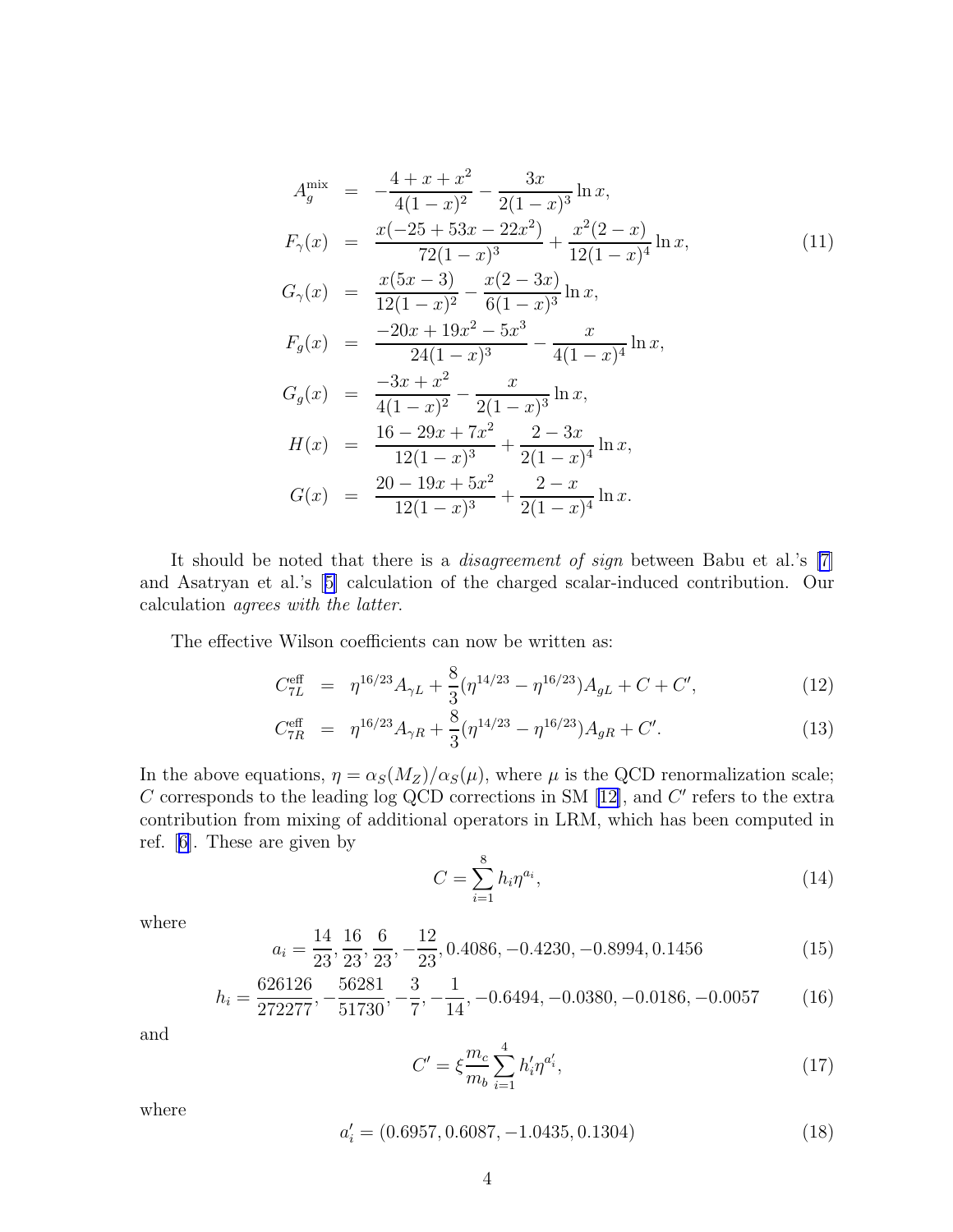$$
h_i' = (-0.6615, 1.3142, 0.0070, 1.0070). \tag{19}
$$

Finally, the branching ratio of  $b \to s\gamma$  is given, in units of the semileptonic b-decay branching ratio, by

$$
\frac{B(b \to s\gamma)}{B(b \to ce\overline{\nu})} = \frac{6\alpha}{\pi \rho \lambda} \left| \frac{V_{tb} V_{ts}^*}{V_{bc}} \right|^2 \left[ |C_{7L}^{\text{eff}}|^2 + |C_{7R}^{\text{eff}}|^2 \right],\tag{20}
$$

where  $\rho = (1 - 8r^2 + 8r^6 - r^8 - 24r^4 \ln r)$  with  $r = m_c/m_b$  and  $\lambda = 1 - 1.61 \alpha_S(m_b)/\pi$ . It may be noted that the  $m_b$ <sup>5</sup> dependence in the partial decay widths of the b quark cancels out in eq. (20). An  $\mathcal{O}(m_s^2/m_b^2)$  part in the branching ratio is neglected. We take  $B(b \to ce\overline{\nu}) = 0.107.$ 

In Figs. 1–3 we have plotted the branching ratio  $B(b \to s\gamma)$  as a function of  $m_{H^+}$ . We have fixed  $m_{W_2} = 1.6$  TeV. To demonstrate the magnitude of the  $H_2^0$ -induced effect, we work with two representative values:  $m_{H_2^0} = 300 \text{ GeV}$  and 800 GeV and have displayed their effects in Figs. 1 and 2, respectively, for  $m_t = 180$  GeV. On the other hand, the chirality-flip of the top quark inside the loop due to the presence of the right-handed current is responsible for a strong  $m_t$ -dependence of our prediction. To illustrate this point, we demonstrate in Fig. 3 how a line curve in Fig. 1 corresponding to  $\beta = -10^{\circ}$ , as an example, becomes a thick band due to the variation of  $m_t$  in the range 168–192 GeV. In Fig. 4 we fix the charged Higgs mass to 800 GeV and plot the branching ratio  $B(b \to s\gamma)$  as a function of  $m_{H_2^0}$ . The salient features of the relative contributions of the different sectors of the LRM that emerge from the above figures are listed below:

- 1. The contributions induced by the  $W_L-W_R$  mixing and the charged scalar are very sensitive to the choice of  $\beta$ . The reason is that the chirality-flipped  $(m_t/m_b)$ enhancement factor, which constitutes the potentially largest contribution, multiplies sin 2β. Even a choice of  $|\beta| \sim 5^{\circ}$  can rule out a charged Higgs up to a mass of several hundred GeV. Evidently, choosing a larger  $|\beta|$  pushes it up even further.
- 2. Contrary to the Yukawa couplings of  $H_1^0$  or  $G_1^0$ , those of  $H_2^0$  and  $G_2^0$  are not totally flavour-diagonal and hence they contribute to  $b \to s\gamma$ . For the sake of simplicity we have assumed  $H_2^0$  and  $G_2^0$  to be mass-degenerate. With increasing  $m_{H_2^0}$  the contribution from the neutral scalar sector decouples fast, which is the origin of the relative shifts between the curves in Fig. 2 ( $m_{H_2^0} = 800 \text{ GeV}$ ) and in Fig. 1  $(m_{H_2^0} = 300 \text{ GeV})$ . It may be noted, though, that the individual contributions from  $H_2^0$  and  $G_2^0$  are in the same direction and roughly of the same order of magnitude. So if one relaxes the condition of their mass degeneracy and their joint contribution is thought to be of the same order of magnitude as their individual contributions, the curves should lie somewhere between their corresponding positions in Fig. 1 and Fig. 2.
- 3. In the limit of  $\beta = 0^{\circ}$ , the dominant contribution in the LRM comes from the new operator-mixing effect, represented by  $C'$ , and also from the flavour-violating neutral scalar sector (when those neutral scalar masses are not too heavy).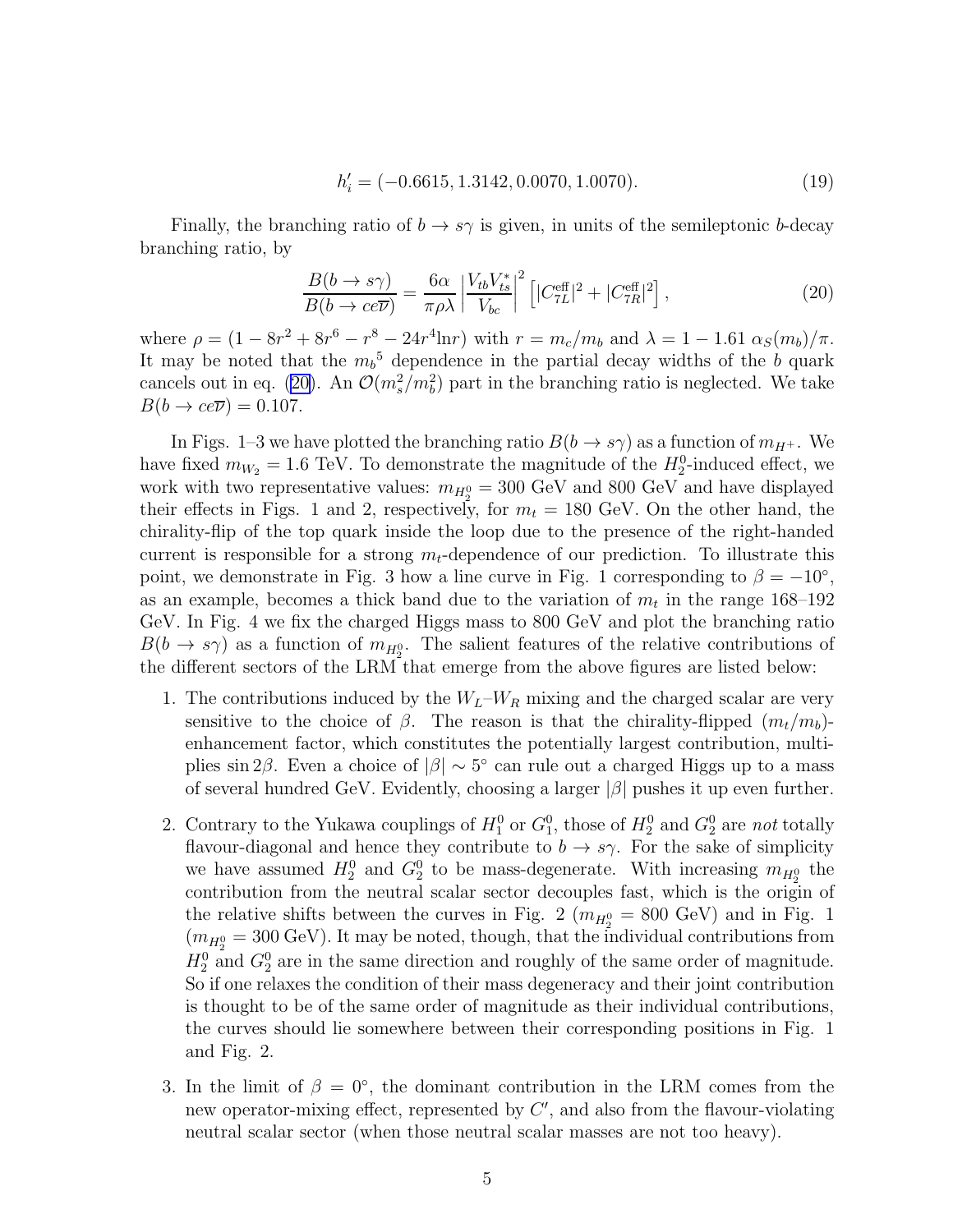4. The  $m_t$ -dependent (dominant) contributions multiply  $1/(\cos^2 2\beta)$  in the neutral scalar sector and  $\sin 2\beta/(\cos^2 2\beta)$  in the charged scalar sector. A close look at the relative signs of the associated factors (see eqs.  $(10)$  and  $(11)$ ) in those contributions reveals that for a positive (negaive)  $\beta$ , there is a constructive (destructive) interference between the effects induced by the neutral and the charged scalars. The  $W_L-W_R$  mixing contribution also depends on the sign of  $\beta$  through  $\xi$ . A comparison between the curves for  $\beta = -5^{\circ}$  and  $5^{\circ}$  in Fig. 4, as an example, amply demonstrates this analytic interplay involving the sign of  $\beta$ .

At this point, a few words about the theoretical uncertainties in this process are in order[[13\]](#page-7-0). The evolution of  $\mathcal{L}_{\text{eff}}$  from  $m_W$  to a lower momentum scale  $(\mu \sim m_b)$  by the QCD renormalization group analysis involves a significant theoretical uncertainty regarding a precise choice of  $\mu$  at which  $\alpha_S$  is to be determined. The SM branching ratio for a leading log calculation is quoted as  $B^{SM}(b \to s\gamma) = (2.8 \pm 0.8) \times 10^{-4}$  [\[14\]](#page-7-0) where the error comes mainly from the uncertainty of  $\mu$  in the range  $m_b/2 < \mu < 2m_b$ . We take  $\mu = m_b$  to obtain  $B^{SM}(b \to s\gamma) = 2.9 \times 10^{-4}$  for  $m_t = 180$  GeV. Recently a part of the next-to-leading order QCD corrections has been estimated with a consequence of reducing the QCD enhancement in the SM yielding  $B^{SM}(b \to s\gamma) = (1.9 \pm 0.5) \times 10^{-4}$ [\[15\]](#page-7-0). It may be noted that all our estimates of the LRM contributions stand above the base value of the SM approximated at the leading order QCD corrections. If, for instance, the full calculation of the next-to-leading order QCD corrections pulls the SM estimate down, the total effect including the LRM contributions will also come down by the same absolute amount. However, for a non-negligible  $\beta$ , the total LRM contribution or even the contribution from each individual sector as well is shown to be numerically significant and hence their impact are not likely to be masked by the uncertainties from the next-to-leading order QCD corrections.

In conclusion: we have investigated the parameter space of the LRM in the context of  $b \to s\gamma$ . Different sectors of the LRM contributing to this process have been added coherently. We have included the effect of the flavour-violating neutral scalars, which was missing in the previous analyses. Upon imposition of the CLEO measurement of the inclusive  $b \to s\gamma$  rate, the lower limit of the charged Higgs mass is pushed up to several hundred GeV even for a small value of  $|\beta|$ . Although there are lots of parameters in the LRM which can conspire, leading to cancellations and reducing the power of prediction in this model, still a reduction of errors in the inclusive  $b \to s\gamma$  measurement at CLEO, a more precise determination of the top-quark mass and, indeed, a better understanding of the next-to-leading order QCD corrections will all serve to constrain the parameter space even more strongly.

AR acknowledges partial support from the Council of Scientific and Industrial Research and the Department of Science and Technology, India.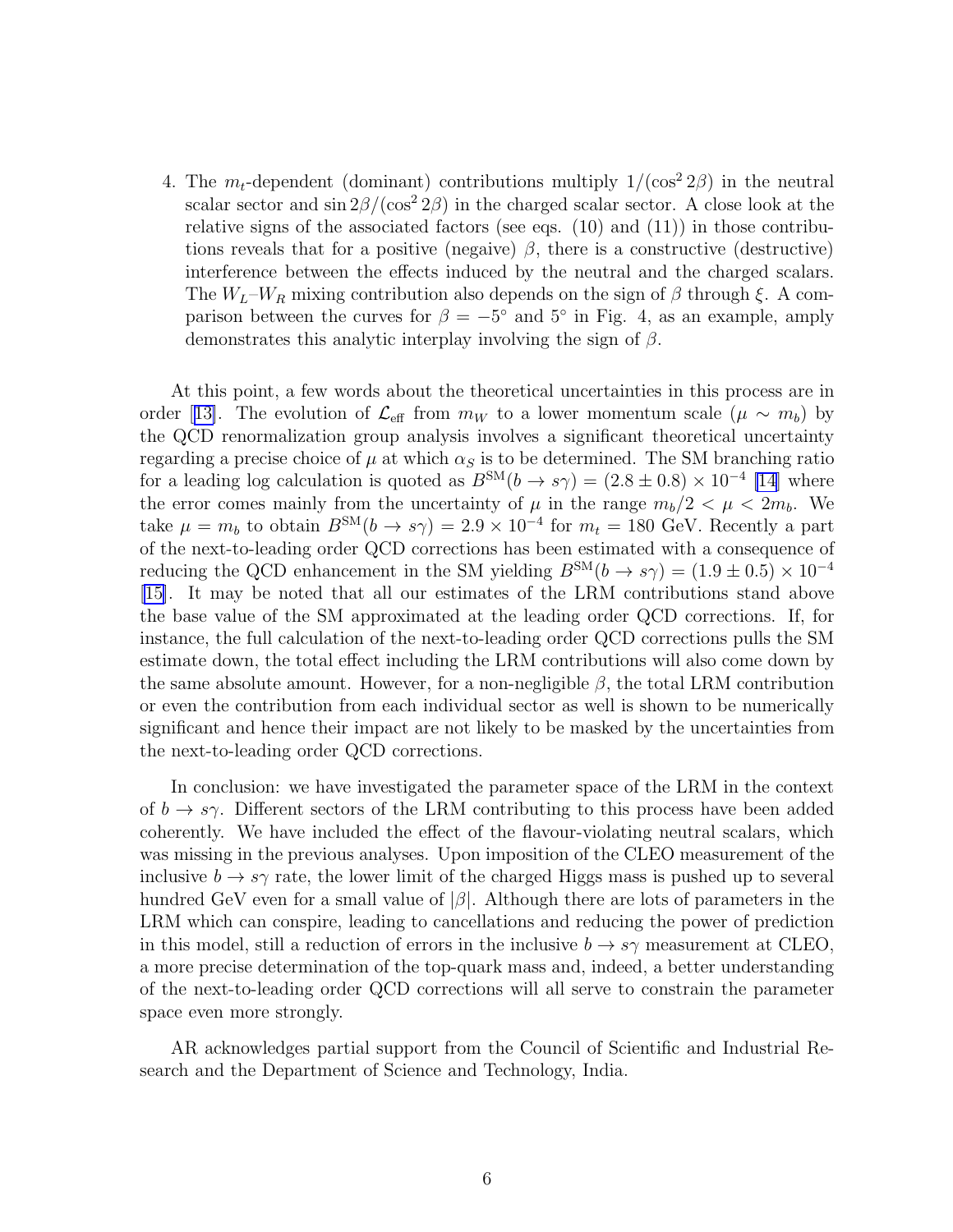## <span id="page-7-0"></span>References

- [1] J.C. Pati and A. Salam, Phys. Rev. D10 (1974) 275; R.N. Mohapatra and J.C. Pati, *Phys. Rev.* **D11** (1975) 566; G. Senjanović and R.N. Mohapatra, *Phys. Rev.* **D12** (1975) 1502.
- [2] G. Senjanović, *Nucl. Phys.* **B153** (1979) 334; R.N. Mohapatra, G. Senjanović and M.D. Tran, *Phys. Rev.* **D28** (1983) 546; P. Langacker and S. Uma Sankar, Phys. Rev. D40 (1989) 1569.
- [3] CLEO Collaboration, M.S. Alam et al., Phys. Rev. Lett. 74 (1995) 2885.
- [4] G. Ecker, W. Grimus and H. Neufeld, *Phys. Lett.* **B127** (1983) 365; D. Cocolicchio et al., Phys. Rev. D40 (1989) 1477.
- [5] G.M. Asatryan and A.N. Ioannisyan, Sov. J. Nucl. Phys. 51 (1990) 858.
- [6] P. Cho and M. Misiak, *Phys. Rev.* **D49** (1994) 5894.
- [7] K.S. Babu, K. Fujikawa and A. Yamada, *Phys. Lett.* **B333** (1994) 196.
- [8] T. Rizzo, *Phys. Rev.* **D50** (1994) 3303.
- [9] CDF Collaboration, F. Abe et al., Phys. Rev. Lett. 74 (1995) 2626 ; D0 Collaboration, S. Abachi et al., *Phys. Rev. Lett.* **74** (1995) 2632.
- [10] Langacker and Uma Sankar in [2].
- [11] T. Inami and C.S. Lim, *Prog. Theor. Phys.* **65** (1981) 297.
- [12] M. Ciuchini et al., *Phys. Lett.* **B316** (1993) 127; M. Misiak, Phys. Lett. B321 (1994) 113; G. Cella et al., Phys. Lett. B325 (1994) 227.
- [13] A. Ali and C. Greub, Phys. Lett. B259 (1991) 182; Z. Phys. C60 (1993) 433; A. Buras et al., Nucl. Phys. B370 (1992) 69; B375 (1992) 501 (E); B400 (1993) 37 and 75; M. Ciuchini et al., Nucl. Phys. B415 (1994) 403; B421 (1994) 41.
- [14] A. Buras et al., *Nucl. Phys.* **B424** (1994) 374.
- [15] M. Ciuchini et al., *Phys. Lett.* **B334** (1994) 137.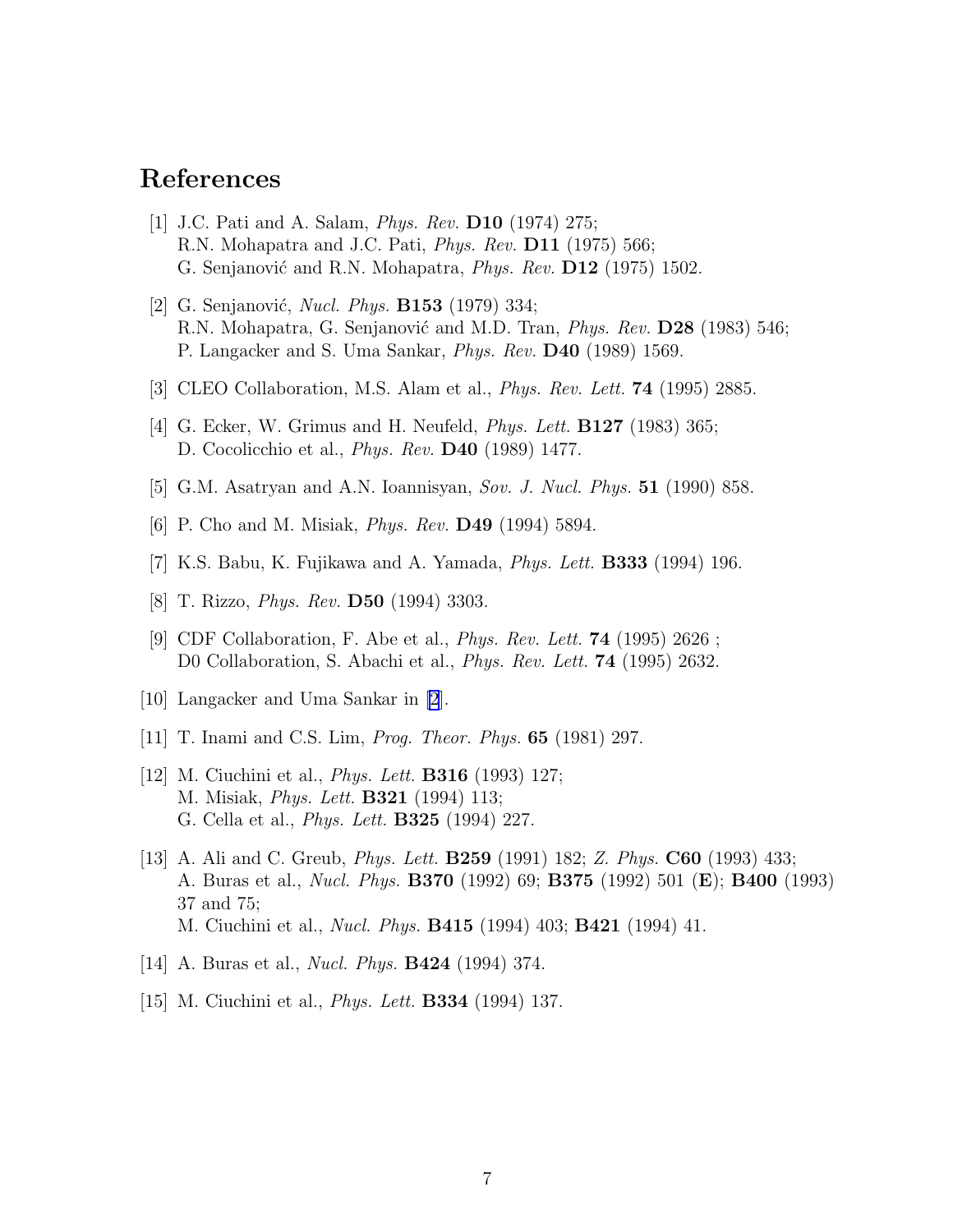

Figure 1: The branching ratio for the process  $b \to s\gamma$  as a function of  $m_{H^+}$  for different values of  $\beta$  in the LRM. The value of  $m_t$  has been fixed to 180 GeV and  $m_{H_2^0} = m_{G_2^0}$ has been set to 300 GeV. The SM line relies on leading log QCD calculation at  $\mu = m_b$ . The shaded area is the experimentally allowed region at 95% C.L. [3].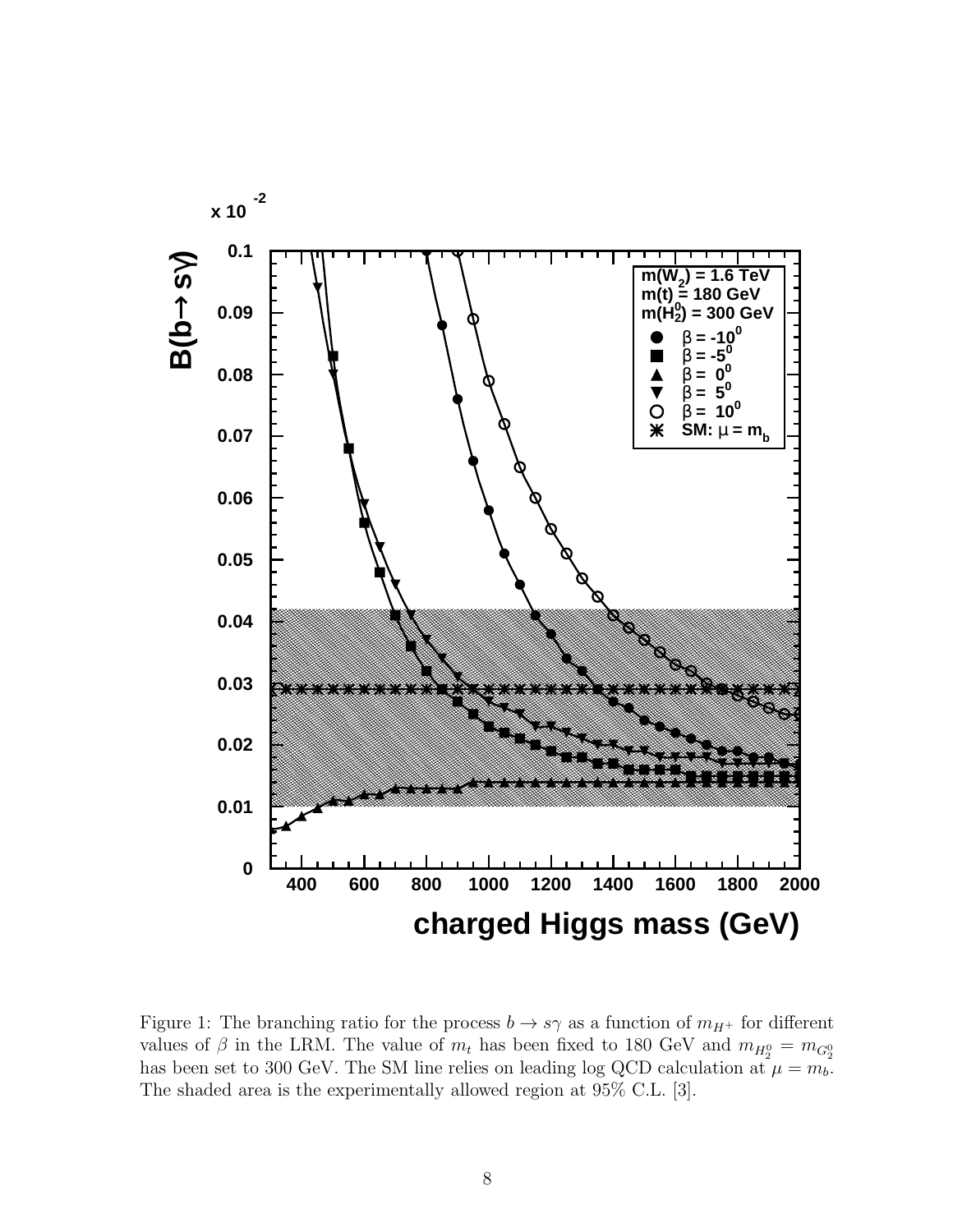

Figure 2: Same as in Fig. 1, but with  $m_{H_2^0} = m_{G_2^0} = 800 \text{ GeV}$ .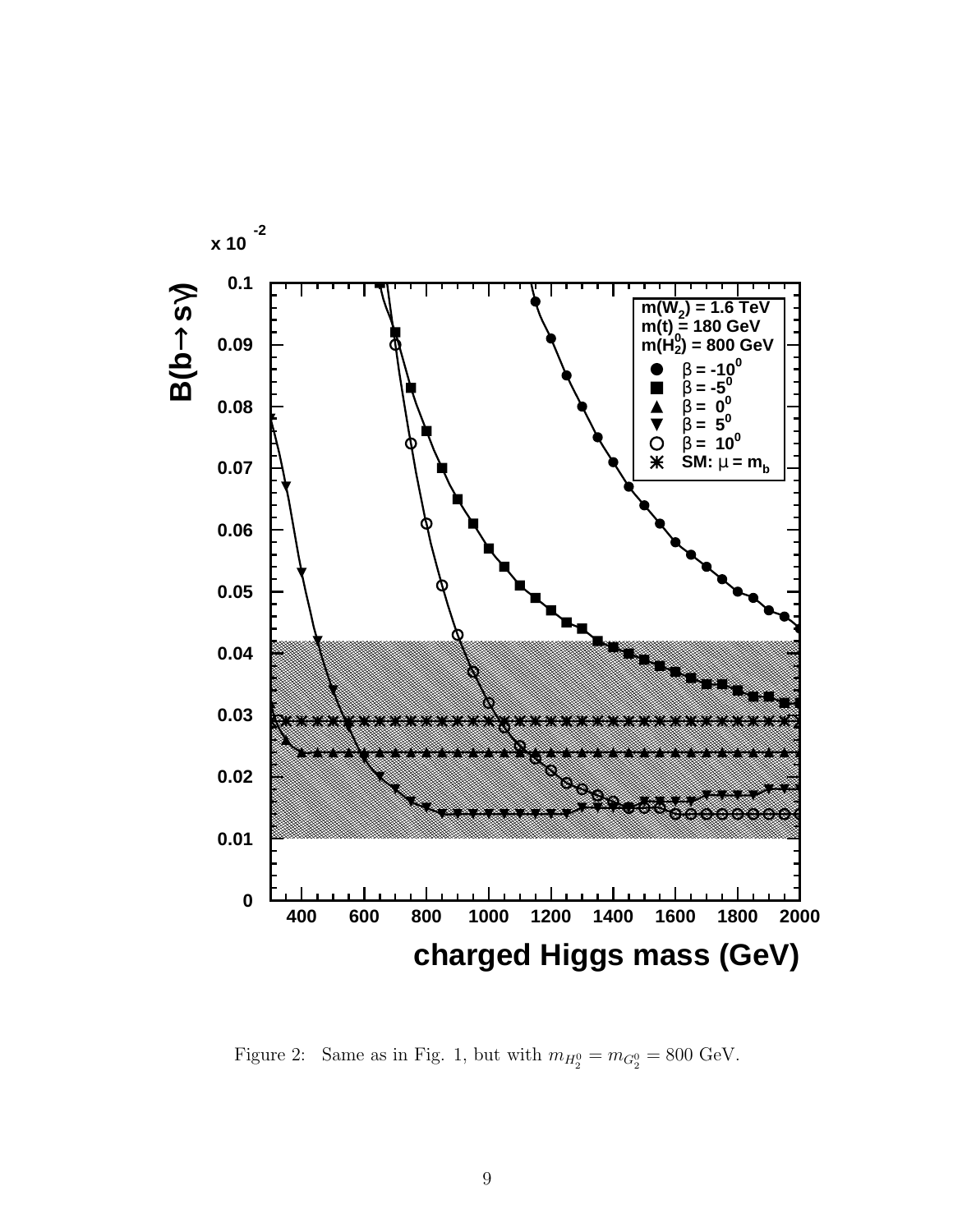

Figure 3: The  $m_t$  dependence of the result is exhibited by showing how the curve corresponding to  $\beta = -10^{\circ}$  (as an example) in Fig. 1 becomes a band (hatched). The SM line for  $\mu = m_b$  also becomes a band (horizontal hatched strip within the shaded area) due to the same effect. The shaded area is the experimentally allowed region at 95% C.L. [3].